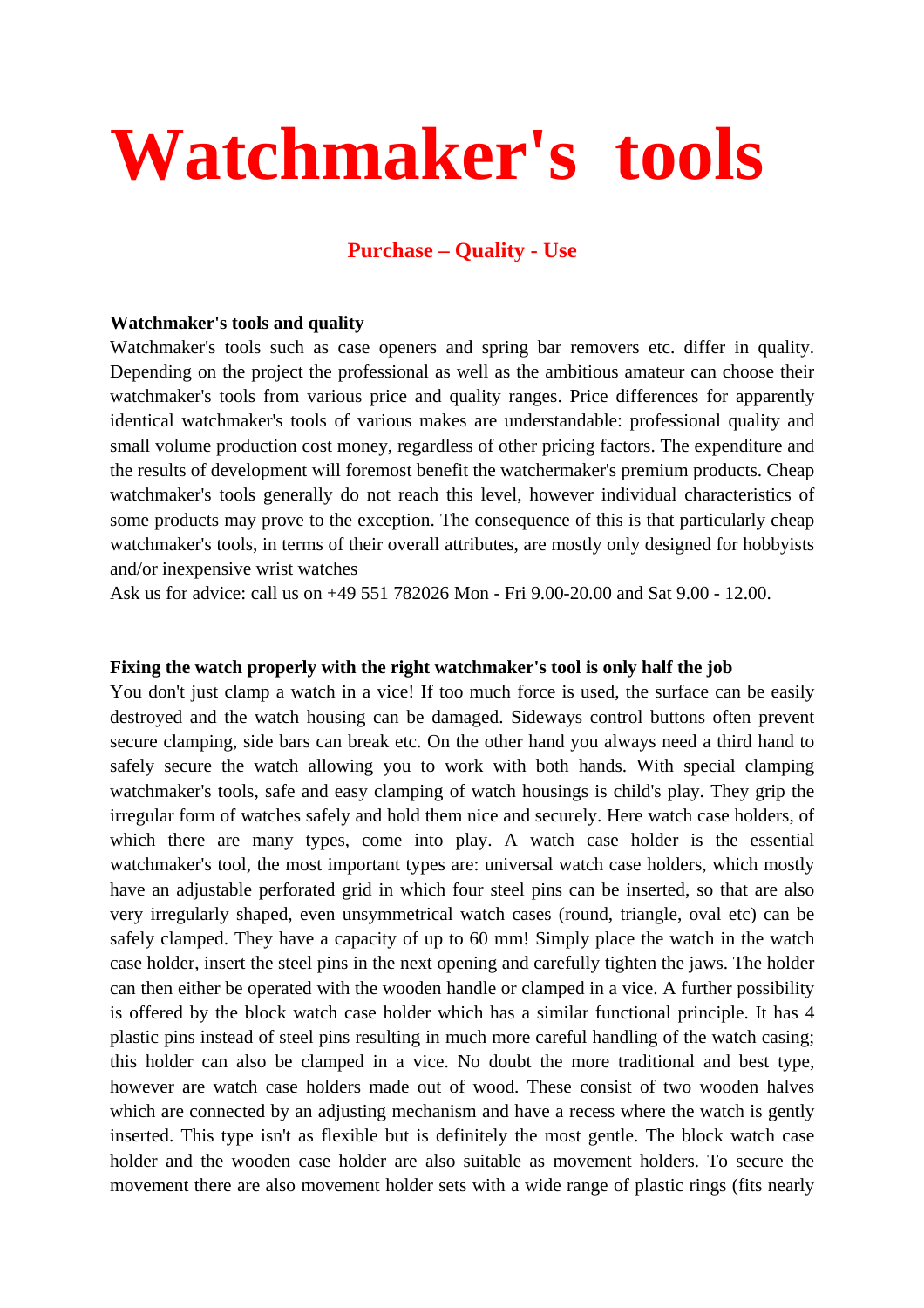all sizes of movement) There is a special holder for many luxury movements such as RLX. A ball and socket vice is recommended to supplement professional work with block watch case holders, its adjusting mechanism allows tilting, (and the associated change of view) enabling you to have the perfect view for all types of work.

#### **Opening and closing – case openers and watch pressers**

Even simply removing and pressing in the bottom of the watch after changing the battery, cleaning the movement or replacing the o-rings often causes enough difficulties, which is why specialist dealers or the (expensive) service department is often used. With professional watch case openers and watch pressers this type of work becomes a piece of cake. When using case openers I recommend using a case holder to ensure the watch is really secure when its opened.

#### **Opening screw back cases with the right watchmaker's tool / case opener**

A screw back case can be recognised from the noticeable recesses, notches, ribbing or straight outer surface on an otherwise round case back, which allow the teeth (pins) to be inserted for opening. Regardless of whether a simple case opener, a premium case opener (for RLX watches and a small number of other makes which require a special opener), or a universal case opener is used, the procedure is always roughly the same. First the case opener is placed on the case back so that the teeth or pins can be placed exactly in the recesses, notches or ribbing of the case back. Then tighten the case opener's teeth with the knurled wheel/handle until the opener is securely attached to the watch case back. Now carefully twist the opener anticlockwise until the back comes off, but do not completely unscrew it. Now detach the case opener by loosening the interlock and unscrew the back by hand or better with a vacuum opener. If the back's seal is damaged for any reason, this must be replaced by a NEW O-RING to continue to ensure the water resistance of the watch. Closing the back follows in the opposite order: first treat the o-ring with silicone lubricant, then insert when clean, place the top carefully on the thread and screw back on by hand / with a vacuum opener (hand tight and clockwise), this will ensure that when replacing the lid it is not lopsided or canted. This would immediately damage the delicate thread causing the watch to be no longer water resistant at best, but may cause the watch to be unusable. For the last turn to completely close the back, remove the opener and very carefully screw the case back completely shut. Additional information: for many watches a pocket case opener is sufficient however there must be two recesses exactly at the right distance apart as this opener only has two pins (housings with straight outer surfaces or ribbing will not work with this opener). This type of case opener also good for using on the move due to its compact design.

#### **Opening snap back cases with the right watchmaker's tool**

A snap back case (spring lid) lacks the features of a screw back case. Snap back cases normally have a small notch in the watch housing or lid where a case knife can be inserted to lever the back and open the case. The case knife (don't use a screwdriver or similar tool) is inserted in the small groove which is found opposite the pins on most watches The case knife is inserted with the tip or the flat side of the blade. In doing so, position the knife so that when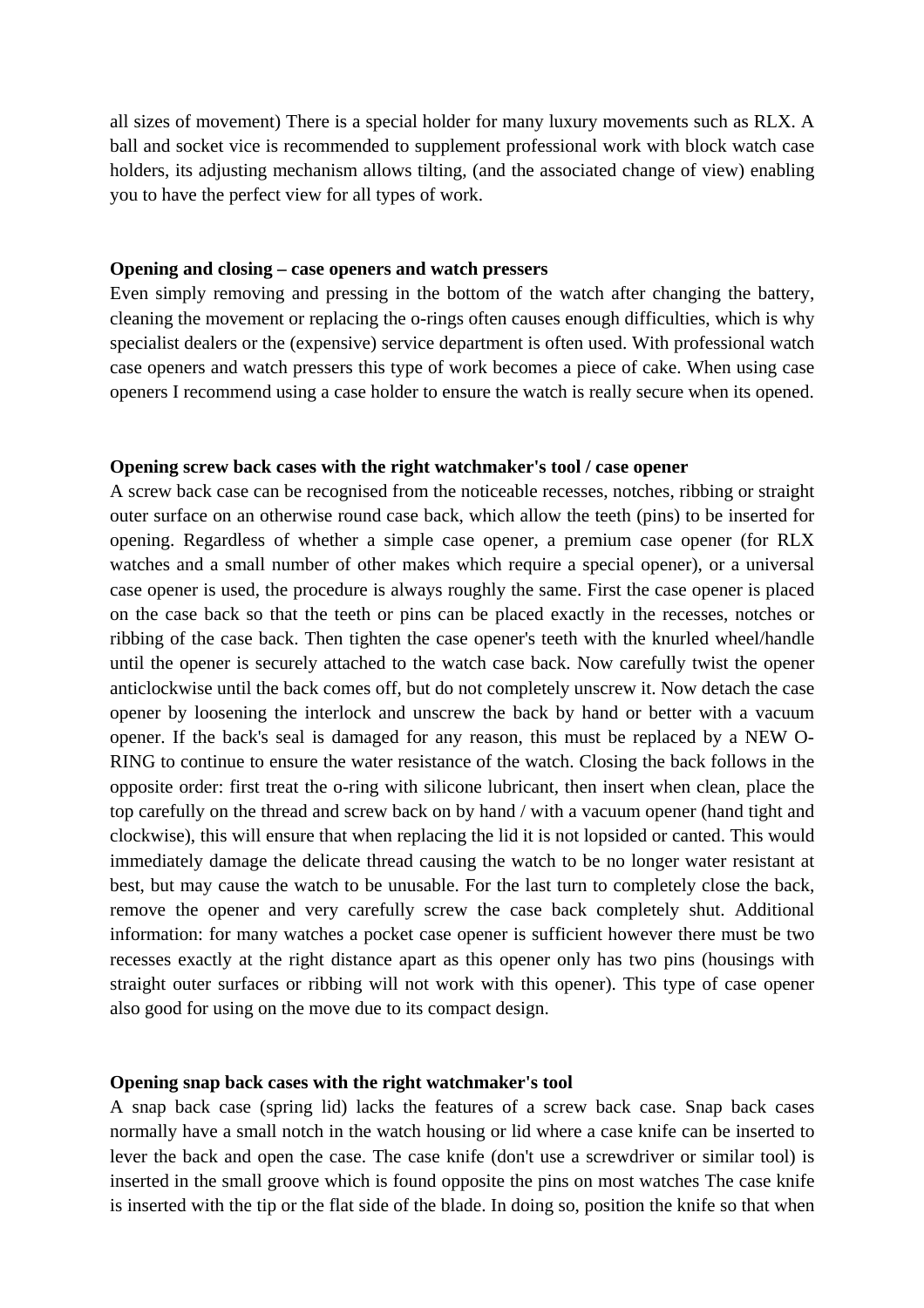you subsequently lever the watch back off it braces against one of the pins. Now begin to open the back by carefully levering the knife whilst gently turning it at the same time on its own axis until the back springs off. At the same time hold the watch in place with your other hand if the case holder you are using is not fixed to your workbench. Before closing the housing the seal must again be checked. Damaged seals must be replaced. After inserting the o-ring press the case back in using both thumbs together. Normally a clicking sign indicates that it has closed correctly. However, many watches require more than thumb power, therefore we recommend using a back press clamp which come in various designs, e.g. professional clamps with reinforced lever pressure mechanism. Various dies, included with the watch press, made of nylon or metal enable the press to adjust to the size of the watch and avoid scratching it. These clamps, when set up properly, secure the watch safely in place and uniformly and gently press the watch back on. Some presses are also designed for use with crystals. Case knife quality: cases knives are small tools which deliver a considerable amount of force - so don't cut corners. Case knives made by the company Victorinox have a good price performance ratio and are very useful. The cheaper models aren't necessarily bad quality but have considerably thicker blades which restricts their use. Additional information: there are also some extremely high-quality case openers for press on backs (often standard models) but price-wise these are in different league.

#### **Shortening metal watch straps with the right watchmaker's tool**

First check how the links are secured. The most common methods are screws or pins. The pins are easy to remove with one of a wide range of pin removers; when doing so ensure that you only try to remove looser pins (otherwise you will destroy the tool) - tighter pins require an additional tool (pin pusher) and a watchmaker's hammer (both are usually so easy to use that no further description is required). A semi professional way to shorten a watch strap is to use watch strap shortening pliers and a watch strap shortening machine. The watch strap shortening machine uses pin pushers with a neat guide mechanism providing improved possibilities of use. 5 pin pusher tools and a screwdriver are included in the set. Instructions: for many watch straps there is a direction in which the pins must be pressed as indicated by the small arrows. For screwed watch straps a watchmaker's screwdriver is required; the rest should be self-explanatory - please don't use a precision mechanical screwdriver, as these are generally too big and will damage the screw and sometimes the watch strap as well. Further information about pin pushers: pin pushers come in various sizes, generally  $0.6 - 0.8$  and  $1.0$ mm. It is important here to always select the correct diameter. Further information about watchmaker's hammers: hammers with one plastic head and one metal head are most suitable for this type of work. Replacement parts: due to the high amount of force used when removing/pushing pins these tools must be occasionally reconditioned. With the pin pusher set all parts can be reordered and the same applies for the 5 pin pushers (punches) from the watch strap shortening machine. There are also replacements for some pin removers.

#### **Changing watch straps with the right watchmaker's tool**

Anyone who's been tormented by changing a watch strap will quickly learn to value a spring bar remover. No more maddened fumbling, no more spring bars flying off, no more scratches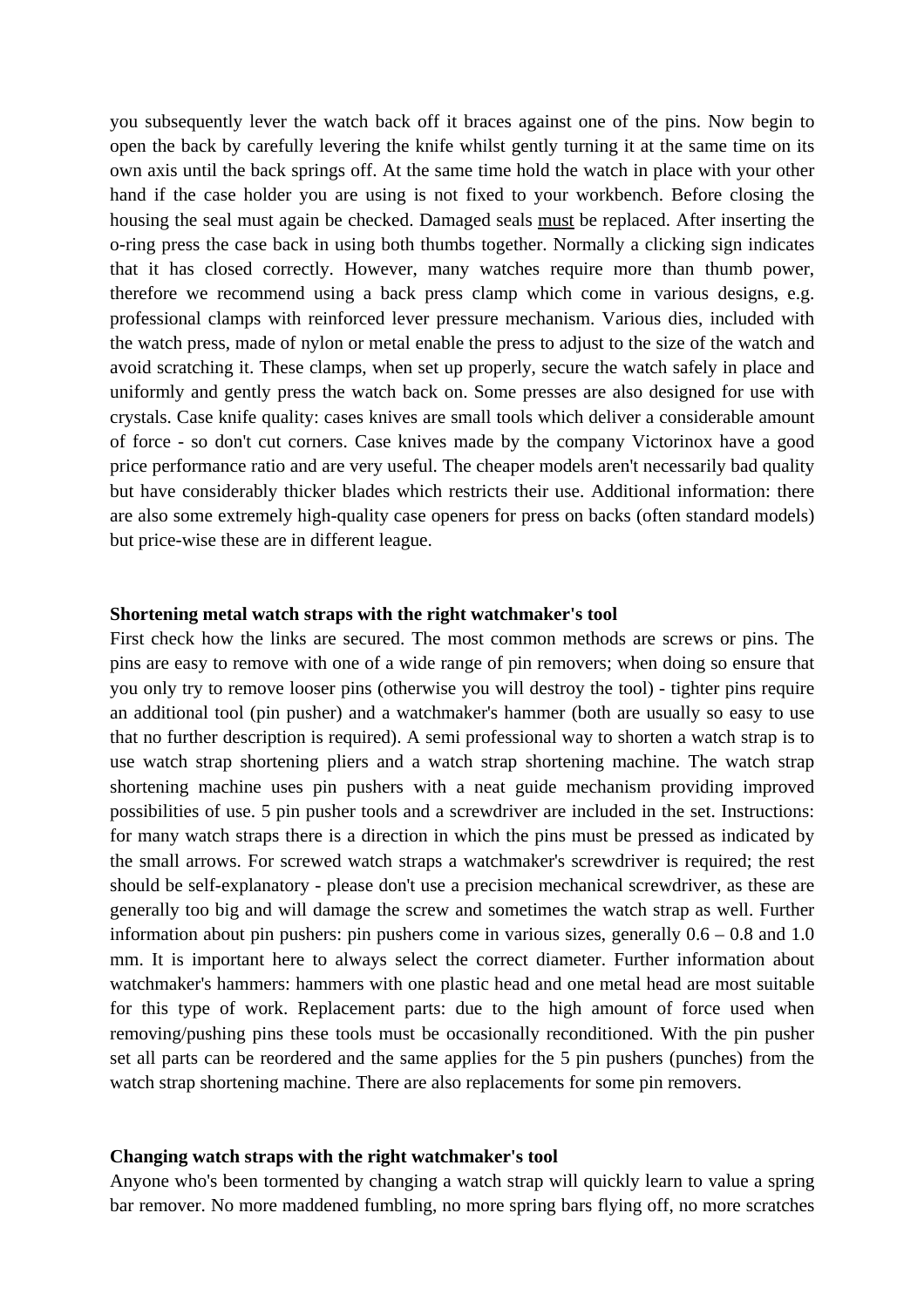on the watch housing - our spring bar removers enable spring bars to be inserted and removed trouble-free in leather, fabric or plastic watch straps and even many metal watch straps. Some metal watch straps have special spring bars which are integrated into the lip of the metal strap, which can only be removed with difficulty. In this case visit a watchmaker to avoid scratches and other damage to the watch. In addition metal watch straps rarely wear out and are in any case often designed to be a fixed component of the watch which means that one strap can often be used for the total life of the watch. This is not the case with leather, cloth and plastic watch straps. These wear out a lot faster and are liable to fashion trends and are damaged easier than metal watch straps. On the other hand they are also a lot easier to change using a spring bar remover. To do so just insert the fork-shaped end of the tool in the crack between the strap and the strap holder, until the fork reaches the thinner, moveable part of the spring bar (bar). Then press the spring bar and the spring bar remover together until the bar pops out of the strap holder. Now remove the spring bar on the other side. After the second spring bar has been removed in the same manner the strap can be changed. When inserted the new strap please note that the section with the buckle belongs at the top end (12 o'clock). The assembly is relatively easy. Pass the spring bar through the strap and insert its bar in the end of the strap holder. Then using the fork of the spring bar remover press the opposite bar into the spring bar and so that it finally sits cleanly in the strap holder. After removing the spring bar remover press the bar completely into the strap holder through the spring in the spring bar - the spring bar now sits securely on the watch. Further information about spring bar removers: with some watches, e.g. Rol.x the spring bars have to be removed through an opening laterally attached to the housing. For this a particular premium spring bar remover is used which has a pointy removal instrument instead of the fork. Further information about spring bars: there are various types of spring bars, with or without a lip, fatter or thinner, straight or curved (curved spring bars require bending pliers), to name just a few characteristics. Use the same type of spring bar as you took out, as far as possible. I stock various types of spring bars.

# **Everything at a glance with the right watchmaker's loupe - an addition to any watchmaker's tool**

A must-have for collectors as many things require a watchmaker's loupe. For cleaning work and battery changes an eye piece with 2.5 x magnification is the best choice (avoid extremely large magnifications as these do not produce the desired result). A set of eye pieces is needed when working with the mechanical or electronic parts of a watch; 3 or 4 strengths from 2.5 -7.5 or 10 x magnification are a good solution for this. 12-15 x magnification is best for an inspection eye piece. An additional very comfortable way to work on a watch is with a loupe mounted on a head band (binocular loupe) but these are not so flexible as a set of eye pieces. There are special eye pieces for glasses wearers which clip on to the glasses so that eye problems are still corrected. Head band mounted loupes can also be used by glasses wearers. Additional information: true hobbyists and professionals use eye pieces made by the company Sternkreuz.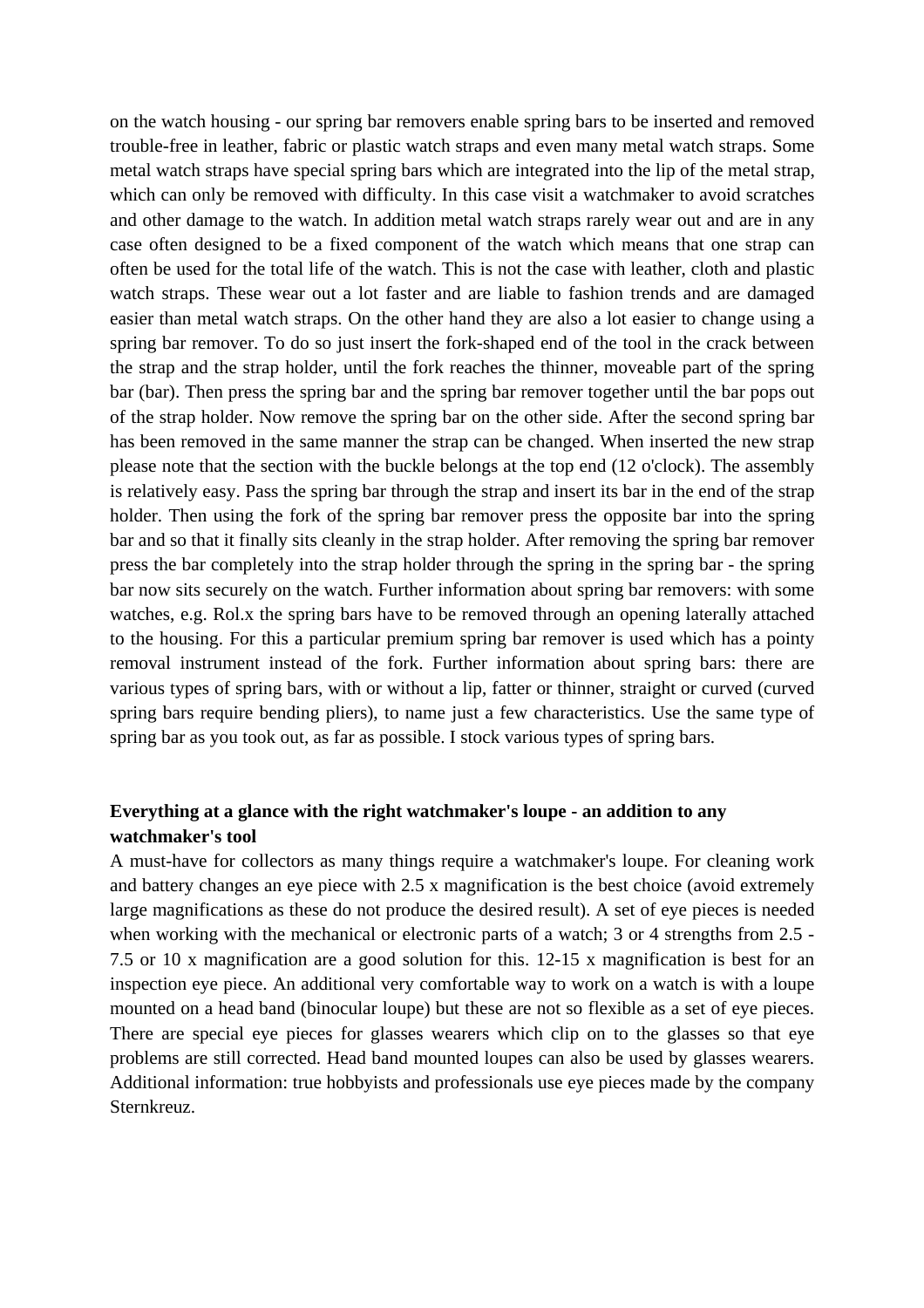#### **Easy guide to changing watch batteries**

When a modern movement stops it's seldom due to a defect, but rather due to an empty battery almost every time. Today, many watches, especially digital ones, have a battery warning display which signals that the battery needs changing. A range of watches also have modern energy storage which is integrated into the watch and really only have the task of bridging the downtime of energy supply. This means, for example, solar cells or the use of gravity and is, like the rest of the watch, completely maintenance free, therefore never requiring a new battery. Changing the battery in timepieces which use large batteries such as D batteries, C batteries, AA batteries or AAA batteries is generally very easy as the batteries are usually very easily accessible from the outside. Here you just have to open the battery cover and insert the new batteries with the correct polarity. A tip regarding battery types: always use premium alkaline batteries, even if they aren't on offer in the supermarket! A single leaky battery can irreparably damage the movement. Alkaline batteries from market leaders such as Varta, Philips, Panasonic, Sanyo, Duracell, Energizer, Sony, Maxell (virtually) never run out, are very efficient and are more environmentally friendly than standard batteries. Rechargeable batteries do not add anything here as they are not always suitable for timepieces, above all due to their cell voltage of only 1.2 V. In normal cases alkaline batteries last 1-2 years, which is quite economical. Wrist watches, watches in organisers and calculators etc. however, almost exclusively use replaceable coin cells which typically last between 1 and 5 years. A few types of watches use particularly long lasting lithium cells which have a life span of up to 10 years and so virtually never need to be changed. These cells are often integrated into the movement or the calculator's electronics and cannot be changed. The device/watch must then be disposed of in the same manner as all other batteries.

#### *Battery ordinance*

In accordance with the Federal Battery Ordinance batteries, power supplies and devices with built in energy storage may not be disposed of in general household waste but instead must be disposed of at a retailer with appropriate collection facilities or at a local collection point.

#### **Changing watch batteries / coin cells**

You don't have to get a watchmaker to change a coin cell for you, unless they offer this service free of charge when purchasing a coin cell. Otherwise it's normally more cost effective to purchase your own coin cell and change the battery yourself, especially if you not only just look after one watch, but those of your family or relatives. It is especially worth acquiring special tools for opening and closing watches. In any case you should have a watchmaker's screwdriver to be able to properly undo the tiny screws which the hold the coin cell's spring clip in place. For instructions on how to open and close watches see the corresponding chapter above. Depending on the construction of the battery holder the coin cell may simply be levered out with a watchmaker's screwdriver or tweezers (use plastic tweezers only) or can be removed after loosening the battery holder. Before taking the watch apart you should study the inside of the watch carefully and if necessary make notes about the position of spring clip, covering sheet etc. The easiest way to find out what battery type is required is to check the instruction manual. If this is no long available you will have to open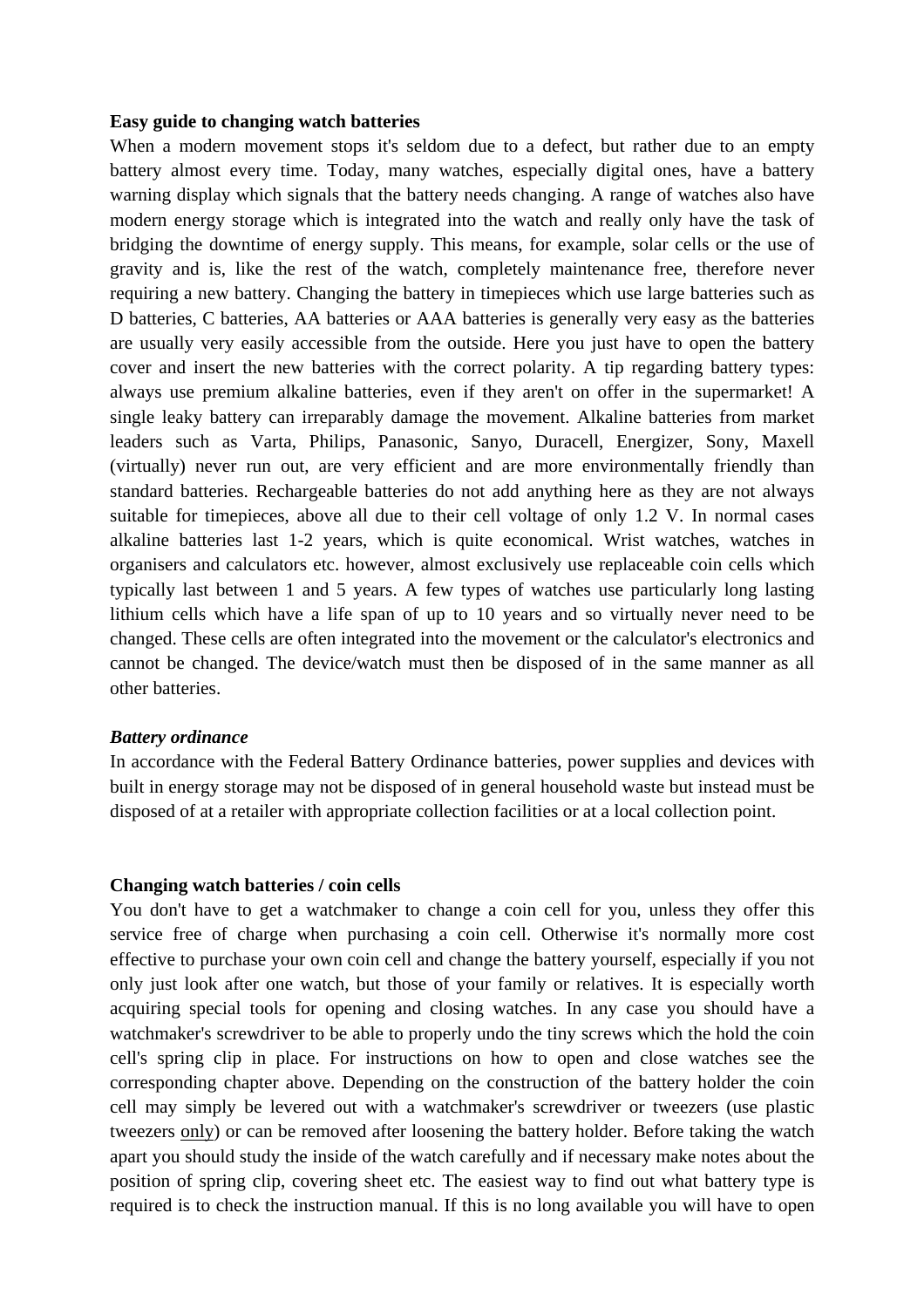the watch and look for the battery type embossed on the cell. It is not imperative to use the same battery type if it is no longer available. Using a comparison table a corresponding equivalent type can be ascertained. It is important that the replacement battery is the same size. Equivalent types can sometimes have a smaller or larger capacity than the original battery, a difference we can live with. In other respects, using an equivalent is unproblematic. However pay attention to branded manufacturer's claims or manufacturer's guarantees about leakage from the cell.

### **Cleaning and maintenance of wrist watches / pocket watches**

A popular topic amongst many watch collectors. The following definitely belong in a basic set of equipment: a watchmaker's brush (antistatic), a dust blower, a set of watch seals, silicone lubricant, cotton gloves, a jeweller's cloth, leather and other polish and Rodico cleaning agent. This basic set can of course be expanded with various consumables. In addition professionals use oil pins plus accessories, an ultrasonic cleaner and a handheld polishing and sanding machine.

## **Testing and inspecting wrist watches**

There are a multitude of tools/devices in this area, some of which are highly technical. The one most used in practice is the water resistance tester. This device is essential for water resistant watches, in particular for diving watches. There are various different technical devices. 2 versions are also suitable for collectors and hobbyists due to their semi-affordable price, although testing equipment made by the company Bergeon is definitely above the pain threshold at 500 Euro. The effectiveness of these models and the more affordable reproductions are relatively the same. A container is partly filled with water, the rest filled with air and the watch is hung underneath the lid. After the container is closed it is pressurised and then the watch is plunged into the water using an adjustment mechanism. If bubbles of air come out of the watch, the watch is not water resistance.

# **What watchmaker's tools you really need**

*Of course this list can never be complete, but it will give you an initial impression* 

## **Watchmaker's tools for changing batteries**

Case opener for screw back cases / watch knife for snap back cases Watch presser to close watches with snap back cases Spring bar remover for strap adjustment/replacement Antimagnetic screwdriver for removing battery covers Plastic tweezers for removing and inserting batteries A watchmaker's loupe with 2.5 x magnification (Optional) Dust blower and a scratch removal pen to clean contacts (Optional) Case holder to firmly hold wrist watches in place We also recommend you have a copy of our guide to changing watch batteries